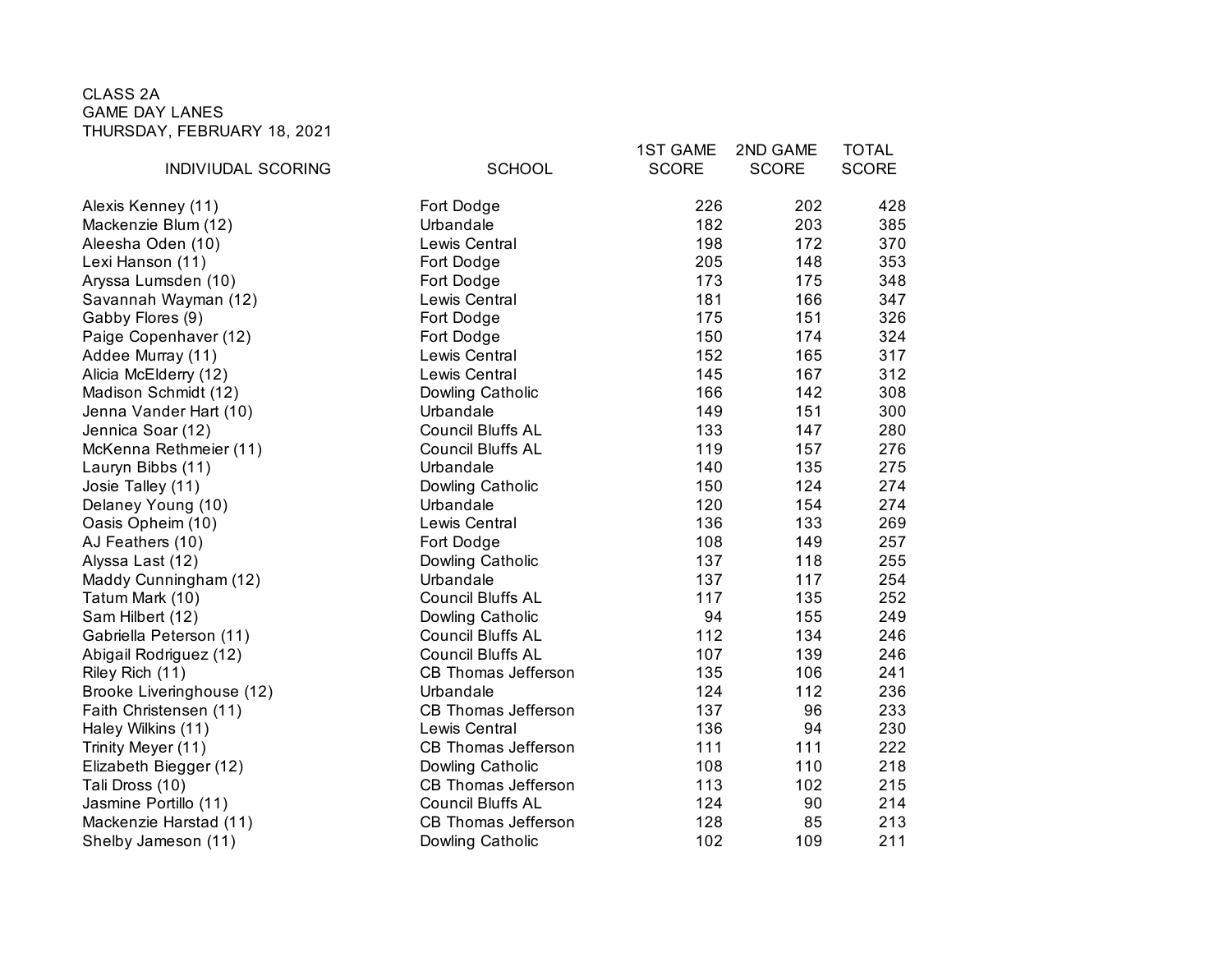## CLASS 2A GAME DAY LANES THURSDAY, FEBRUARY 18, 2021

| <b>TEAM SCORING</b>        | <b>INDIVIDUAL</b><br><b>GAME</b><br>TOTAL | <b>BAKER1</b><br><b>SCORE</b> | <b>BAKER 2</b><br><b>SCORE</b> | <b>BAKER 3</b><br><b>SCORE</b> | <b>BAKER4</b><br><b>SCORE</b> |
|----------------------------|-------------------------------------------|-------------------------------|--------------------------------|--------------------------------|-------------------------------|
| Fort Dodge                 | 1779                                      | 171                           | 159                            | 191                            | 139                           |
| Lewis Central              | 1615                                      | 159                           | 145                            | 123                            | 175                           |
| Urbandale                  | 1488                                      | 148                           | 124                            | 148                            | 162                           |
| Dowling Catholic           | 1304                                      | 122                           | 154                            | 130                            | 113                           |
| <b>CB Abraham Lincoln</b>  | 1300                                      | 131                           | 131                            | 115                            | 118                           |
| <b>CB Thomas Jefferson</b> | 1124                                      | 152                           | 115                            | 120                            | 113                           |
| Team                       | 0                                         | $\pmb{0}$                     | 0                              | 0                              | $\mathbf 0$                   |
| Team                       | 0                                         | $\boldsymbol{0}$              | 0                              | 0                              | $\mathbf 0$                   |
| Team                       | 0                                         | 0                             | $\mathbf 0$                    | 0                              | $\mathbf 0$                   |
| Team                       | $\mathbf 0$                               | $\Omega$                      | $\overline{0}$                 | 0                              | $\mathbf 0$                   |
| <b>CB Abraham Lincoln</b>  |                                           |                               |                                |                                |                               |
| Jennica Soar (12)          | 133                                       | 147                           | 280                            |                                |                               |
| McKenna Rethmeier (11)     | 119                                       | 157                           | 276                            |                                |                               |
| Tatum Mark (10)            | 117                                       | 135                           | 252                            |                                |                               |
| Gabriella Peterson (11)    | 112                                       | 134                           | 246                            |                                |                               |
| Abigail Rodriguez (12)     | 107                                       | 139                           | 246                            |                                |                               |
| Jasmine Portillo (11)      | 124                                       | 90                            | 214                            |                                |                               |
| TOTAL                      |                                           |                               | 1300                           |                                |                               |
| Dowling Catholic           |                                           |                               |                                |                                |                               |
| Madison Schmidt (12)       | 166                                       | 142                           | 308                            |                                |                               |
| Josie Talley (11)          | 150                                       | 124                           | 274                            |                                |                               |
| Alyssa Last (12)           | 137                                       | 118                           | 255                            |                                |                               |
| Sam Hilbert (12)           | 94                                        | 155                           | 249                            |                                |                               |
| Elizabeth Biegger (12)     | 108                                       | 110                           | 218                            |                                |                               |
| Shelby Jameson (11)        | 102                                       | 109                           | 211                            |                                |                               |
| <b>TOTAL</b>               |                                           |                               | 1304                           |                                |                               |

CB Thomas Jefferson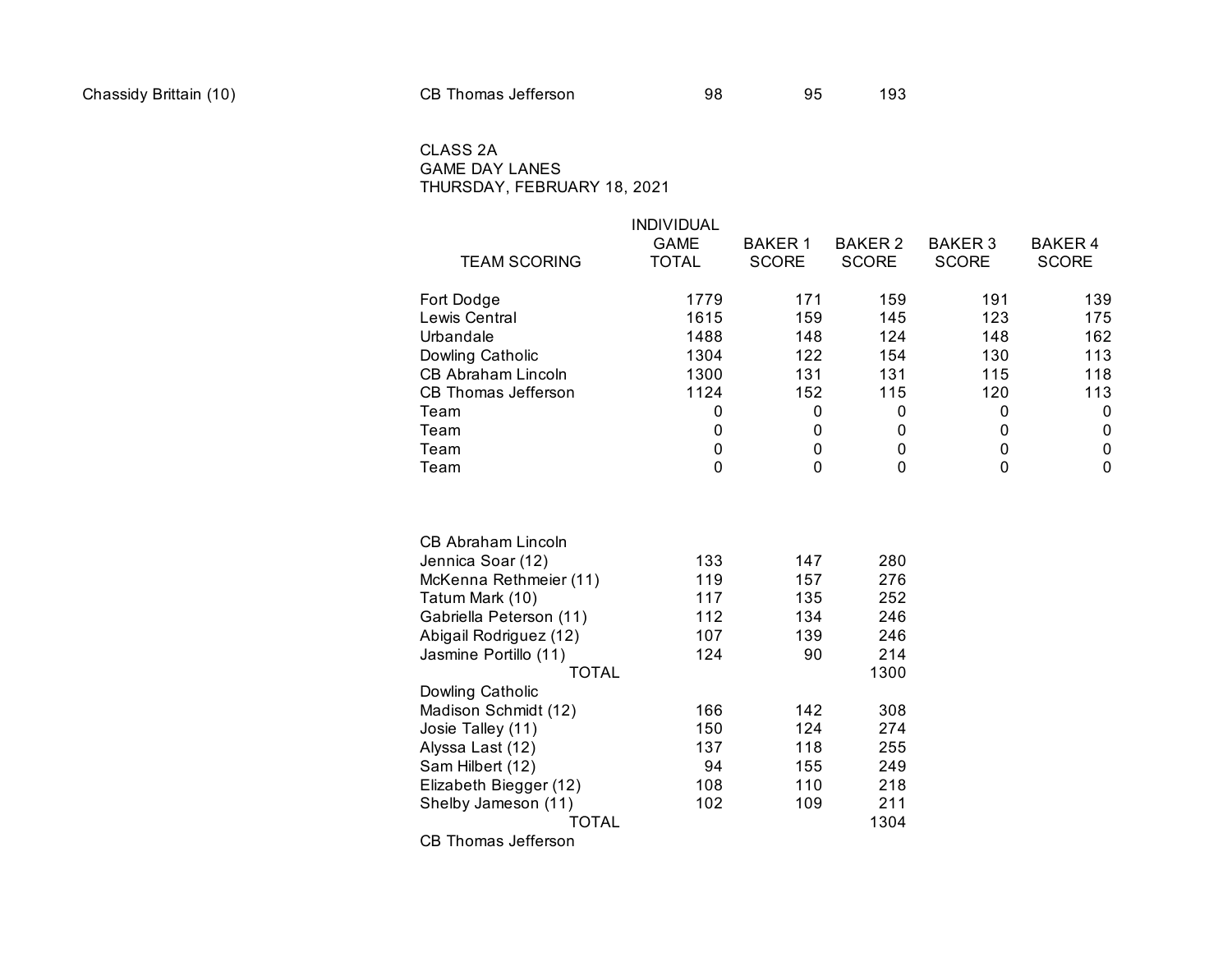| Riley Rich (11)           | 135       | 106         | 241         |
|---------------------------|-----------|-------------|-------------|
| Faith Christensen (11)    | 137       | 96          | 233         |
| Trinity Meyer (11)        | 111       | 111         | 222         |
| Tali Dross (10)           | 113       | 102         | 215         |
| Mackenzie Harstad (11)    | 128       | 85          | 213         |
| Chassidy Brittain (10)    | 98        | 95          | 193         |
| <b>TOTAL</b>              |           |             | 1124        |
| Fort Dodge                |           |             |             |
| Alexis Kenney (11)        | 226       | 202         | 428         |
| Lexi Hanson (11)          | 205       | 148         | 353         |
| Aryssa Lumsden (10)       | 173       | 175         | 348         |
| Gabby Flores (9)          | 175       | 151         | 326         |
| Paige Copenhaver (12)     | 150       | 174         | 324         |
| AJ Feathers (10)          | 108       | 149         | 257         |
| <b>TOTAL</b>              |           |             | 1779        |
| Lewis Central             |           |             |             |
| Aleesha Oden (10)         | 198       | 172         | 370         |
| Savannah Wayman (12)      | 181       | 166         | 347         |
| Addee Murray (11)         | 152       | 165         | 317         |
| Alicia McElderry (12)     | 145       | 167         | 312         |
| Oasis Opheim (10)         | 136       | 133         | 269         |
| Haley Wilkins (11)        | 136       | 94          | 230         |
| <b>TOTAL</b>              |           |             | 1615        |
| Urbandale                 |           |             |             |
| Mackenzie Blum (12)       | 182       | 203         | 385         |
| Jenna Vander Hart (10)    | 149       | 151         | 300         |
| Lauryn Bibbs (11)         | 140       | 135         | 275         |
| Delaney Young (10)        | 120       | 154         | 274         |
| Maddy Cunningham (12)     | 137       | 117         | 254         |
| Brooke Liveringhouse (12) | 124       | 112         | 236         |
| <b>TOTAL</b>              |           |             | 1488        |
| Team                      |           |             |             |
| <b>BOWLER 1</b>           | 0         | 0           | 0           |
| <b>BOWLER 2</b>           | 0         | 0           | 0           |
| <b>BOWLER 3</b>           | 0         | 0           | 0           |
| <b>BOWLER4</b>            | 0         | $\mathbf 0$ | 0           |
| <b>BOWLER 5</b>           | $\pmb{0}$ | 0           | 0           |
| <b>BOWLER6</b>            | 0         | 0           | $\mathbf 0$ |
| <b>TOTAL</b>              |           |             | $\mathbf 0$ |
| Team                      |           |             |             |
| <b>BOWLER 1</b>           | 0         | 0           | $\mathbf 0$ |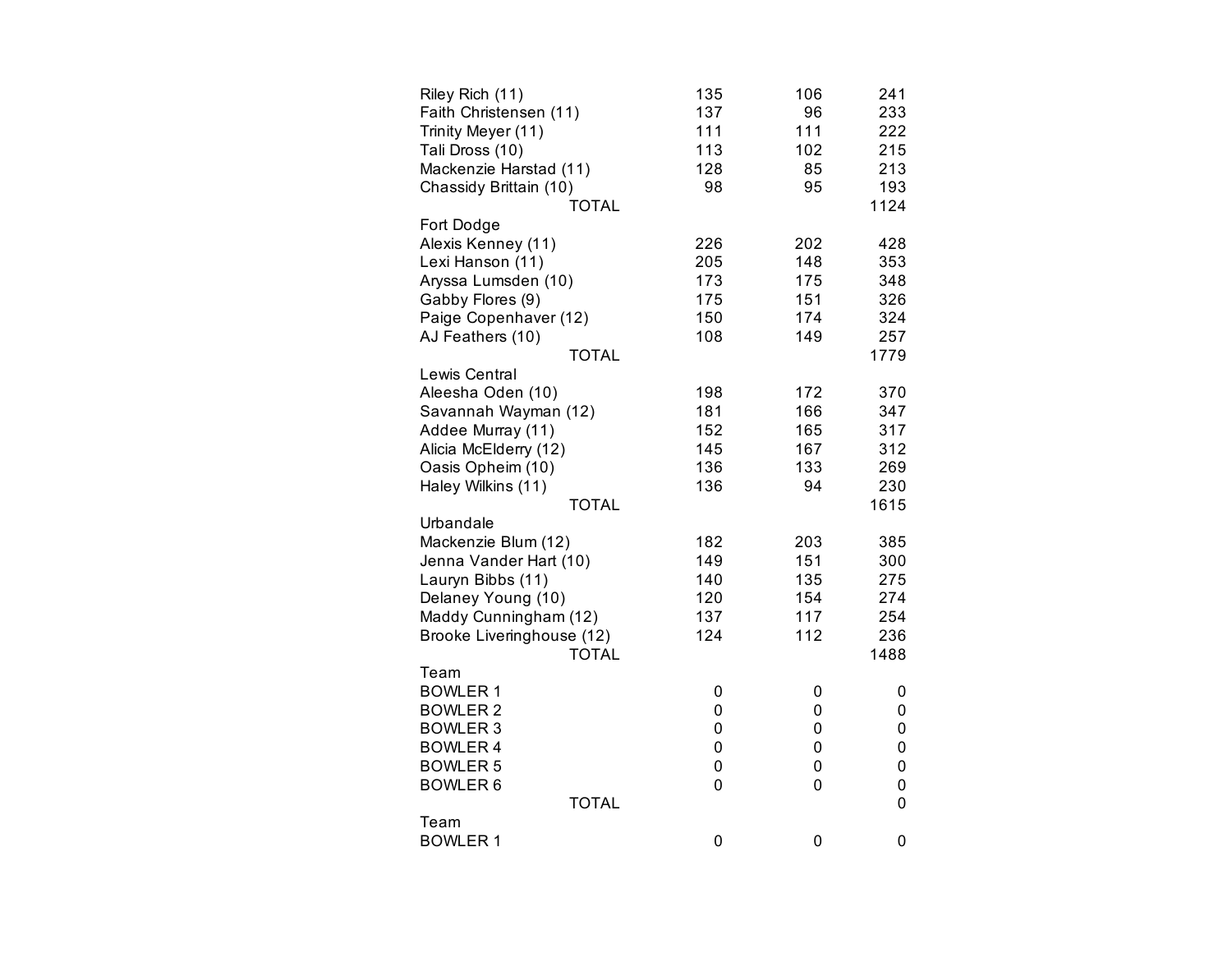| <b>BOWLER 2</b> |              | O | O | n |
|-----------------|--------------|---|---|---|
| <b>BOWLER 3</b> |              | 0 | 0 | 0 |
| <b>BOWLER4</b>  |              | 0 | 0 | 0 |
| <b>BOWLER 5</b> |              | 0 | 0 | 0 |
| <b>BOWLER 6</b> |              | 0 | 0 | 0 |
|                 | <b>TOTAL</b> |   |   | O |
| Team            |              |   |   |   |
| <b>BOWLER1</b>  |              | 0 | 0 | n |
| <b>BOWLER 2</b> |              | 0 | 0 | 0 |
| <b>BOWLER 3</b> |              | 0 | 0 | 0 |
| <b>BOWLER4</b>  |              | 0 | 0 | 0 |
| <b>BOWLER 5</b> |              | 0 | 0 | 0 |
| <b>BOWLER 6</b> |              | 0 | 0 | 0 |
|                 | <b>TOTAL</b> |   |   | 0 |
| Team            |              |   |   |   |
| <b>BOWLER1</b>  |              | O | 0 | O |
| <b>BOWLER 2</b> |              | 0 | 0 | 0 |
| <b>BOWLER 3</b> |              | 0 | 0 | 0 |
| <b>BOWLER 4</b> |              | 0 | 0 | 0 |
| <b>BOWLER 5</b> |              | 0 | 0 | 0 |
| <b>BOWLER 6</b> |              | O | O |   |
|                 | <b>TOTAL</b> |   |   | 0 |